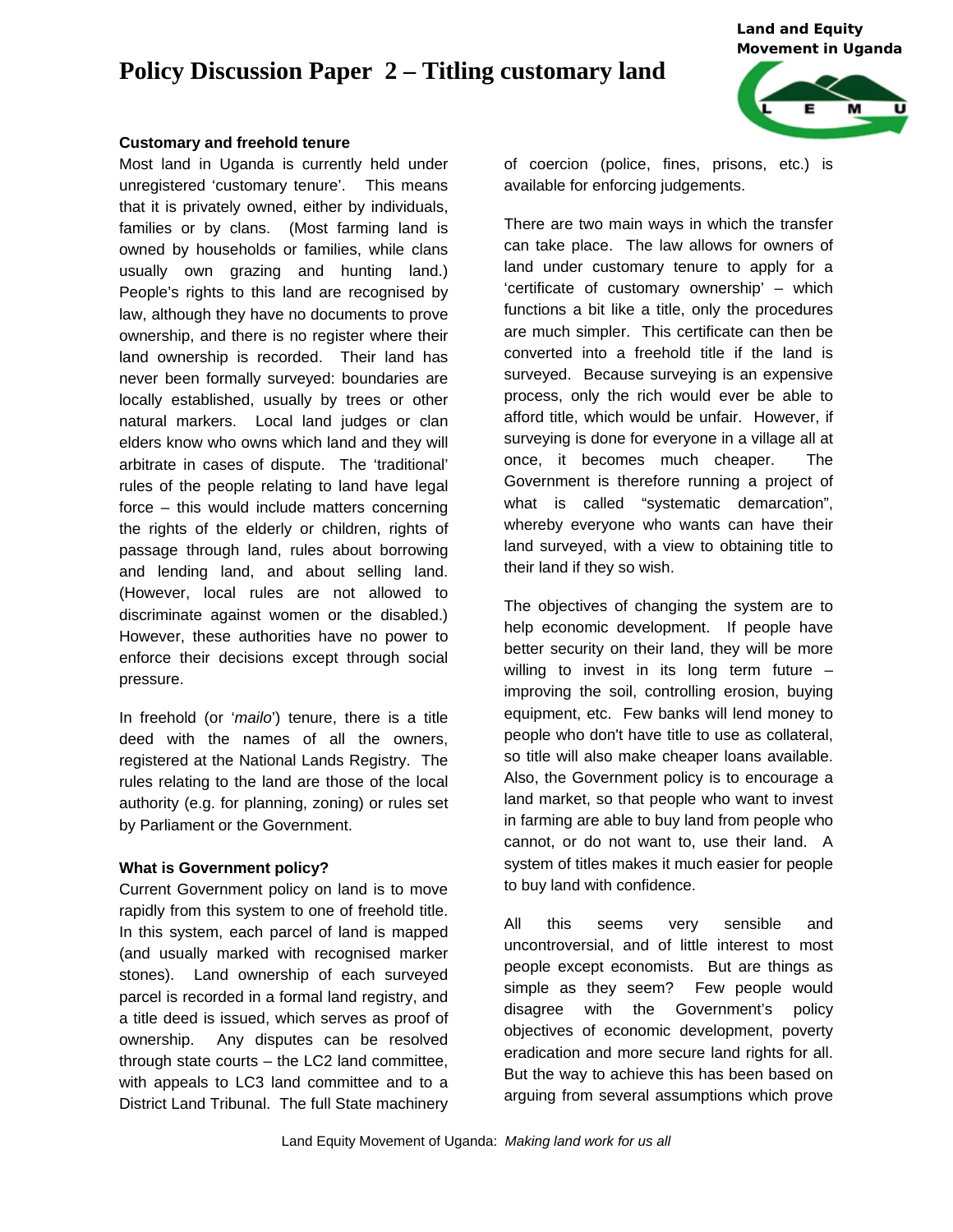not to be true. As a result, rather than giving people more secure rights to their property, there are grave dangers that Government policies will make many people lose their rights to land, and will be a source of serious conflict and tension. This should be a matter of concern to everyone.

# **What are the assumptions behind the policy?**

*Land under customary tenure is owned communally. Private freehold will give individuals an incentive to invest.* 

**False**. Most farmland held under customary tenure is already privately owned, usually by families. They are therefore already willing to invest. Titling will tend to make ownership individual, rather than family based: this is not the same as privatisation. (It is the grazing or hunting lands which are often owned by clans or villages, because they are too small to divide among individual families.)

## *People lack a feeling of security of tenure because they have no titles.*

**False**. People feel secure on their land – they only fear when they see others surveying and getting titles. Disputes are usually about boundaries, not ownership: people are therefore more interested in getting their boundaries known than in getting papers.

## *Lack of title deeds for collateral means people can't get loans to invest in land.*

**False**. People say they would not risk their land on a loan in rain-fed agriculture, which is always a risky business. People don't invest because loans are expensive and because returns are poor.

## *People will use land more productively if the tenure system changes.*

**False**. Since people already have a sense of security and private ownership, land use will be affected more by economic and social factors than by legal ones.

*A land market cannot develop under customary tenure, because there are no documents and sales are not allowed.* 

**False**. 80% of people surveyed nationally had bought land, mostly held under customary tenure<sup>1</sup>. Customary tenure rules restrict sales where the interests of all, including children, are not fully catered for.

## *People who buy land are those who can use it most productively.*

**False**. The conditions for this to be true do not exist in Uganda, where most people cannot afford the risk of investing much capital in farming. Studies<sup>2</sup> show that people buying land are either urban based, who have not invested in agriculture, or local people who have not changed the way farming is carried out on the land.

*Transferring land from one system to another is an exercise that does not create conflict or involve loss of rights.* 

**False**. This is the most important error. Changing the system of ownership will ALWAYS change which rights people have, and this will always create the potential for conflict.

Conflict can be managed, if everyone knows their rights, where there are strong institutions in place to administer land, and where everyone has access to these institutions. This is not yet the case in Uganda. Few people understand their rights, or the possibilities that the law gives them to protect those rights. Many of the bodies which are supposed to settle land disputes have not been set, and the

l

<sup>1</sup> Mwebaza and Gaynor, 2002. *Land sector analysis. Land market, land consolidation and land readjustment component.*

<sup>2</sup> *A Land Market for Poverty Eradication? And TESO research*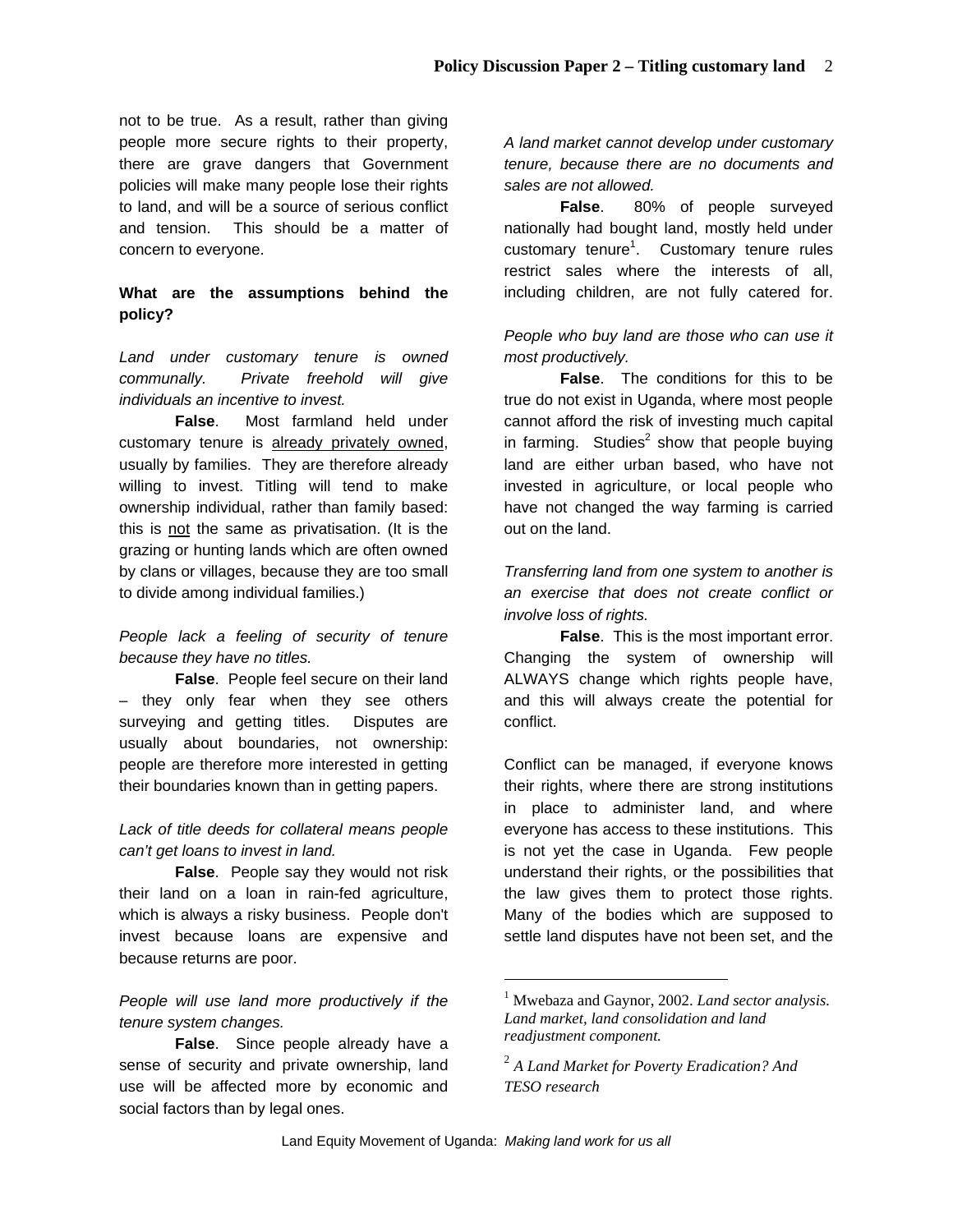others cannot cope with all the cases that could come their way.

#### **Why does it matter?**

#### *a) protecting the vulnerable*

Under customary rules, different people have rights in land – e.g. children have inheritance rights which must be protected, women (including widows) have rights to use land and retain stewardship of land. Family land is also the only social security system that functions – as a place where people can go back to if city life proves impossible.

With freehold title, usually only one name is on the deed. Whoever's name is on the deed has all the rights, no-one else has a say. Cases are already being seen where one family member is applying for title, leaving others without rights over their own land. The powerful are gaining at the expense of the weak.

#### *b) conflict*

Land is one of the hottest issues in Uganda (and elsewhere), because it is the only significant asset most people own. Once title is established, it is almost impossible to correct mistakes. Even if the process of establishing title was "irregular", the title remains valid in law. Boundary disputes are almost inevitable. Many can take advantage of people's ignorance of land law, and they can process titles without the owners knowing. It is hard for some people to contest this and prove their ownership, especially if the land involved was their grazing land which they did not cultivate every year.

There are widespread fears about losing rights to land, so that people view the process of surveying with suspicion. Mistrust extends both to the authorities administering the process and the landowners, and is already a serious source of conflict in many places.

#### *c) overwhelming the state administration*

Taking land out of customary tenure means that the traditional authorities can no longer help settle disputes and manage land transactions. It all has to be done by State authorities. These are not well enough resourced to be able to cope. The vacuum which arises itself creates conflicts, and is easily exploited by some to take advantage of the more vulnerable.

#### *d) cost*

Systematic demarcation in just four districts is costing more than the support being given to the District Land Boards or District Land Tribunals across the country. It is many times more than all the funding being given to the sub-county and district structures nationwide who have to deal with the vast majority of land cases, but are unable to do so. These are the bodies which are supposed to help people protect their rights by setting up communal land associations and getting certificates of customary tenure. This process is simply not happening.

Loss of rights of the poor and social unrest are not compatible with poverty eradication.

## **Are there alternative ways of reaching goals?**

The Government's objectives can be met in other ways, which would help reduce conflicts, establish a stronger system of land administration, protect everyone's rights in land – and help facilitate economic development.

The law gives people many opportunities to protect their rights. Individuals, families and clans can all register their different rights in land through communal land associations and with certificates of customary tenure. Boundaries of land can be established and written down without formal surveys. This is a cheaper process for everyone, and is less likely to create conflict if it is done by the community together. However, making sure everyone agrees on the rules takes time and needs